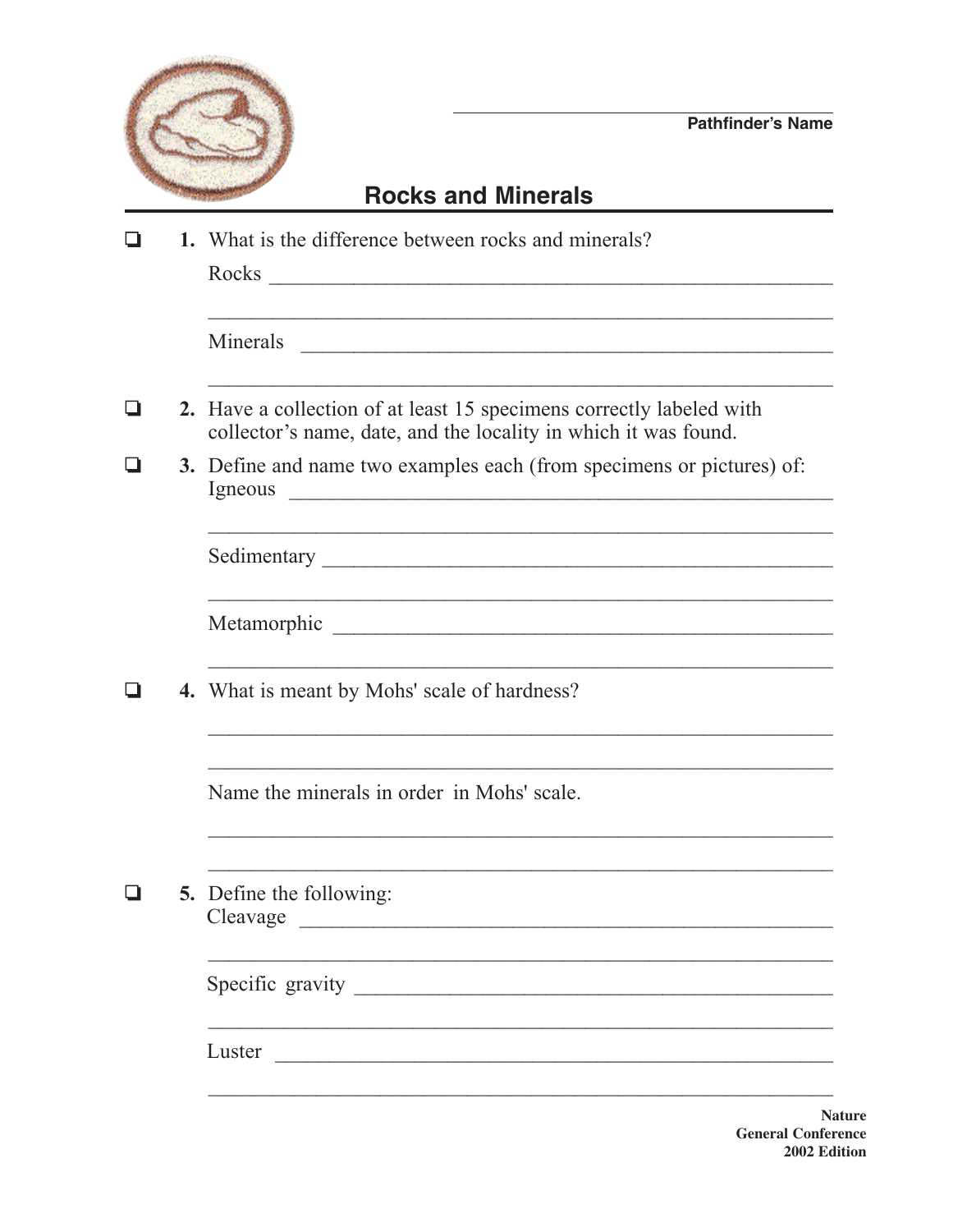|  |                                                         | Color                                                                                                                                                                                                                                                                                                                                                                                                            |  |  |
|--|---------------------------------------------------------|------------------------------------------------------------------------------------------------------------------------------------------------------------------------------------------------------------------------------------------------------------------------------------------------------------------------------------------------------------------------------------------------------------------|--|--|
|  |                                                         | Streak                                                                                                                                                                                                                                                                                                                                                                                                           |  |  |
|  |                                                         |                                                                                                                                                                                                                                                                                                                                                                                                                  |  |  |
|  |                                                         |                                                                                                                                                                                                                                                                                                                                                                                                                  |  |  |
|  | 6. Name four uses for rocks and four uses for minerals. |                                                                                                                                                                                                                                                                                                                                                                                                                  |  |  |
|  | Rocks                                                   | Minerals                                                                                                                                                                                                                                                                                                                                                                                                         |  |  |
|  |                                                         |                                                                                                                                                                                                                                                                                                                                                                                                                  |  |  |
|  |                                                         |                                                                                                                                                                                                                                                                                                                                                                                                                  |  |  |
|  |                                                         |                                                                                                                                                                                                                                                                                                                                                                                                                  |  |  |
|  |                                                         | 4. $\frac{1}{\sqrt{1-\frac{1}{2}}\sqrt{1-\frac{1}{2}}\sqrt{1-\frac{1}{2}}\sqrt{1-\frac{1}{2}}\sqrt{1-\frac{1}{2}}\sqrt{1-\frac{1}{2}}\sqrt{1-\frac{1}{2}}\sqrt{1-\frac{1}{2}}\sqrt{1-\frac{1}{2}}\sqrt{1-\frac{1}{2}}\sqrt{1-\frac{1}{2}}\sqrt{1-\frac{1}{2}}\sqrt{1-\frac{1}{2}}\sqrt{1-\frac{1}{2}}\sqrt{1-\frac{1}{2}}\sqrt{1-\frac{1}{2}}\sqrt{1-\frac{1}{2}}\sqrt{1-\frac{1}{2}}\sqrt{1-\frac{1}{2}}\sqrt{$ |  |  |
|  |                                                         | 7. Locate four Bible incidents in which a rock was significant.                                                                                                                                                                                                                                                                                                                                                  |  |  |
|  |                                                         |                                                                                                                                                                                                                                                                                                                                                                                                                  |  |  |
|  |                                                         |                                                                                                                                                                                                                                                                                                                                                                                                                  |  |  |
|  |                                                         |                                                                                                                                                                                                                                                                                                                                                                                                                  |  |  |
|  | 4.                                                      | $\frac{3}{2}$                                                                                                                                                                                                                                                                                                                                                                                                    |  |  |
|  |                                                         | 8. What are the foundation stones of the New Jerusalem?                                                                                                                                                                                                                                                                                                                                                          |  |  |
|  |                                                         |                                                                                                                                                                                                                                                                                                                                                                                                                  |  |  |
|  |                                                         | $\overline{\phantom{a}}$                                                                                                                                                                                                                                                                                                                                                                                         |  |  |
|  | 2. $\qquad \qquad$                                      | 8.                                                                                                                                                                                                                                                                                                                                                                                                               |  |  |
|  |                                                         |                                                                                                                                                                                                                                                                                                                                                                                                                  |  |  |
|  |                                                         |                                                                                                                                                                                                                                                                                                                                                                                                                  |  |  |
|  |                                                         |                                                                                                                                                                                                                                                                                                                                                                                                                  |  |  |
|  |                                                         |                                                                                                                                                                                                                                                                                                                                                                                                                  |  |  |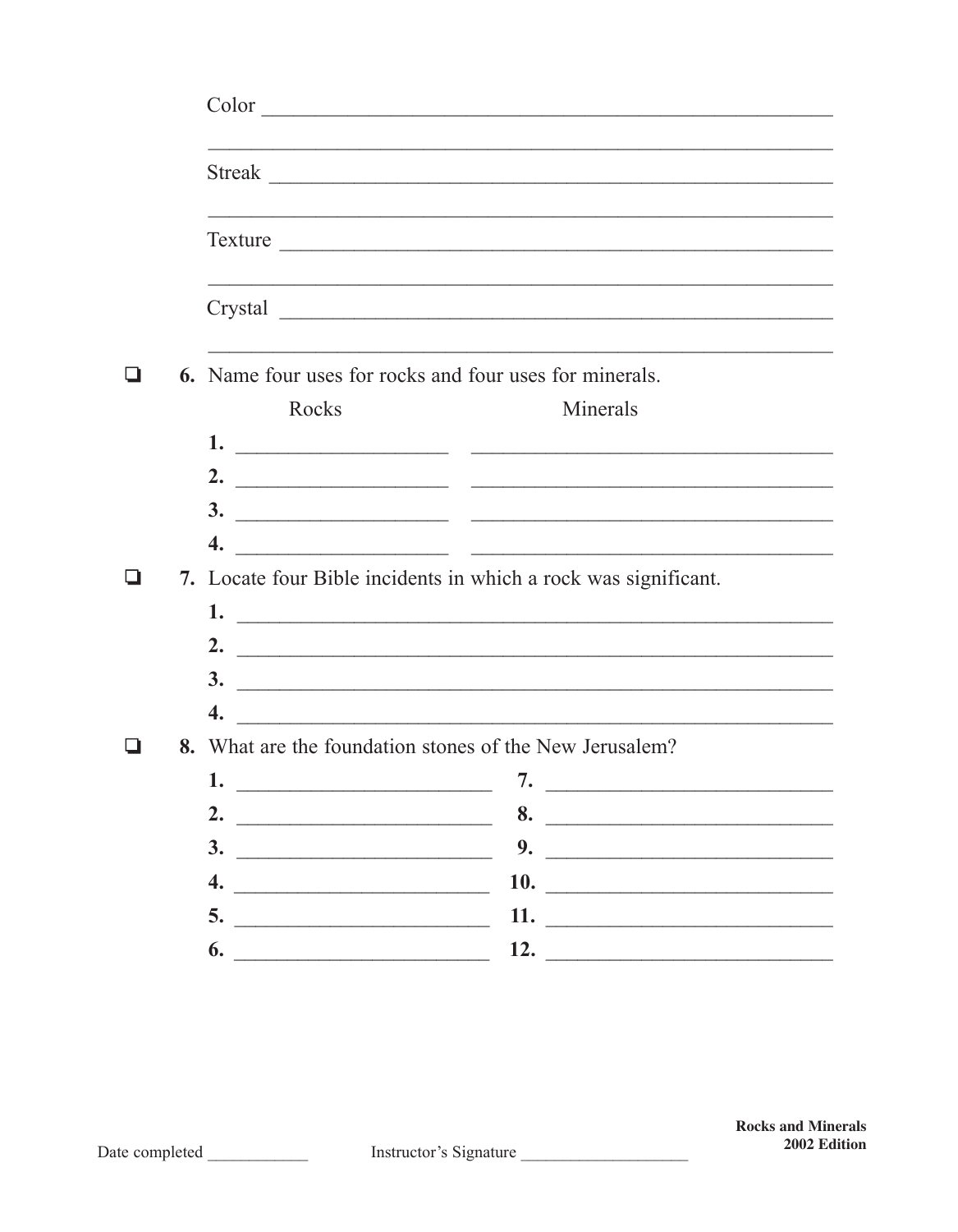## **Rocks and Minerals, Advanced**

|  | 1. Have the Rocks and Minerals Honor                                                                                                                                                                      |                                                                                                                                                   |  |  |
|--|-----------------------------------------------------------------------------------------------------------------------------------------------------------------------------------------------------------|---------------------------------------------------------------------------------------------------------------------------------------------------|--|--|
|  | locality in which it was found.                                                                                                                                                                           | 2. Have a collection of 30 rocks and minerals properly named, 20 of which<br>you have personally collected. Label with collector's name, date and |  |  |
|  |                                                                                                                                                                                                           | 3. Know two minerals that belong to each of the following crystal systems:                                                                        |  |  |
|  | Isometric<br>1.                                                                                                                                                                                           |                                                                                                                                                   |  |  |
|  |                                                                                                                                                                                                           | 2. $\qquad \qquad$                                                                                                                                |  |  |
|  | Tetragonal 1.                                                                                                                                                                                             |                                                                                                                                                   |  |  |
|  | 4. Know Mohs' scale of hardness and the simplified field tests of hardness.<br>By using these field tests, collect a scale range of specimens from your<br>own region to form your own hardness test set. |                                                                                                                                                   |  |  |
|  |                                                                                                                                                                                                           |                                                                                                                                                   |  |  |
|  |                                                                                                                                                                                                           |                                                                                                                                                   |  |  |
|  |                                                                                                                                                                                                           |                                                                                                                                                   |  |  |
|  |                                                                                                                                                                                                           |                                                                                                                                                   |  |  |
|  |                                                                                                                                                                                                           |                                                                                                                                                   |  |  |
|  |                                                                                                                                                                                                           |                                                                                                                                                   |  |  |
|  |                                                                                                                                                                                                           |                                                                                                                                                   |  |  |
|  |                                                                                                                                                                                                           |                                                                                                                                                   |  |  |
|  |                                                                                                                                                                                                           |                                                                                                                                                   |  |  |
|  | <b>5.</b> Do one of the following:                                                                                                                                                                        |                                                                                                                                                   |  |  |
|  | <b>a.</b> Know and tell two different processes by which metals are<br>extracted from ores.<br>1.                                                                                                         |                                                                                                                                                   |  |  |
|  |                                                                                                                                                                                                           |                                                                                                                                                   |  |  |
|  | 2.                                                                                                                                                                                                        | <u> 1990 - Jan James James James James James James James James James James James James James James James James J</u>                              |  |  |
|  |                                                                                                                                                                                                           |                                                                                                                                                   |  |  |

**Nature General Conference 2002 Edition**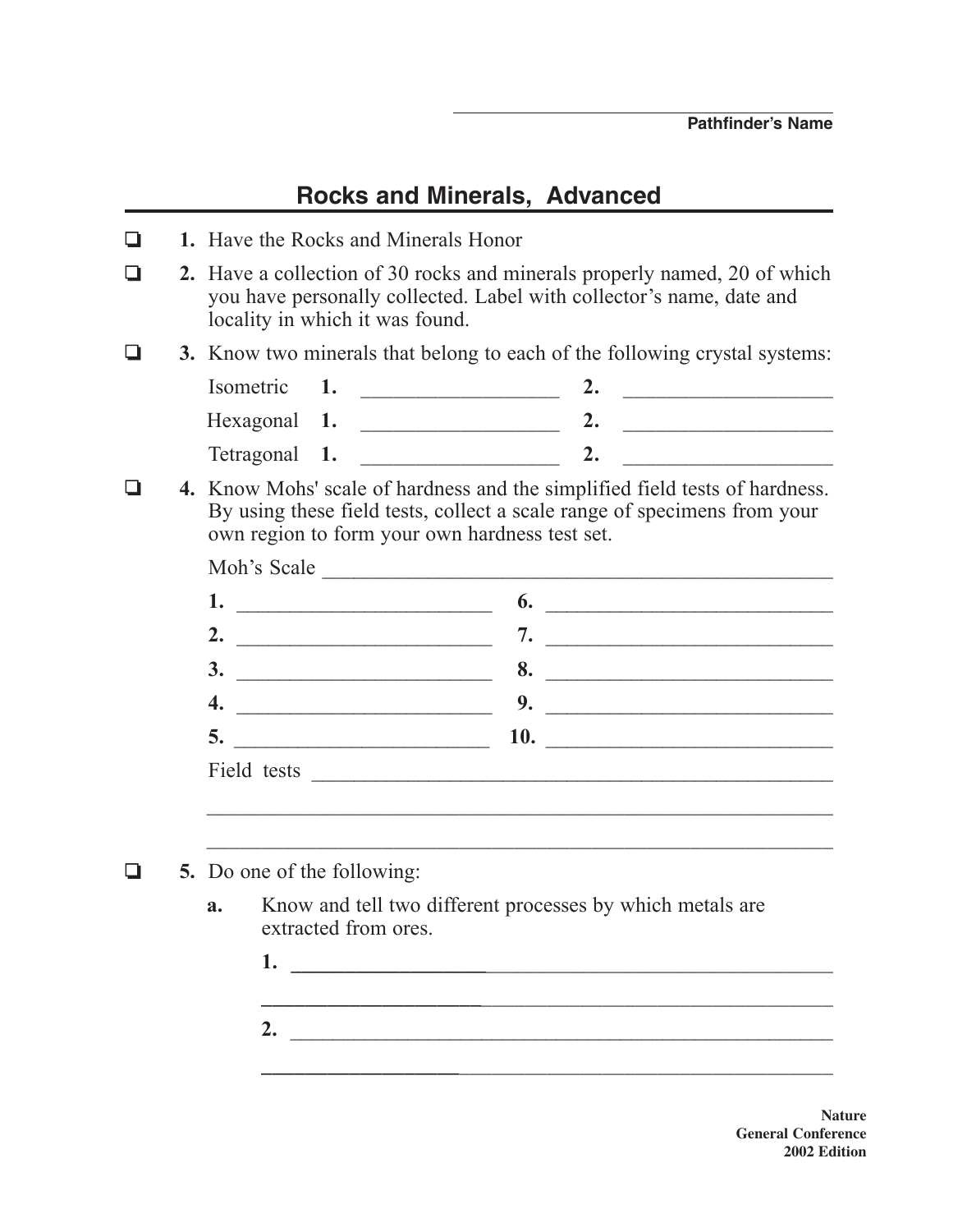|   | $b$ .                                          | Know eight minerals and tell how each is used. |  |                                                                                                                                                                                                                                |                                                                                                                                                                                                                                                                                                                                                                                      |
|---|------------------------------------------------|------------------------------------------------|--|--------------------------------------------------------------------------------------------------------------------------------------------------------------------------------------------------------------------------------|--------------------------------------------------------------------------------------------------------------------------------------------------------------------------------------------------------------------------------------------------------------------------------------------------------------------------------------------------------------------------------------|
|   |                                                | Minerals                                       |  | Used                                                                                                                                                                                                                           |                                                                                                                                                                                                                                                                                                                                                                                      |
|   |                                                |                                                |  |                                                                                                                                                                                                                                |                                                                                                                                                                                                                                                                                                                                                                                      |
|   |                                                |                                                |  |                                                                                                                                                                                                                                | 2. $\overline{\phantom{a}}$                                                                                                                                                                                                                                                                                                                                                          |
|   |                                                |                                                |  |                                                                                                                                                                                                                                | $\frac{3.}{2}$                                                                                                                                                                                                                                                                                                                                                                       |
|   |                                                |                                                |  |                                                                                                                                                                                                                                | $\overline{4.}$                                                                                                                                                                                                                                                                                                                                                                      |
|   |                                                |                                                |  |                                                                                                                                                                                                                                |                                                                                                                                                                                                                                                                                                                                                                                      |
|   |                                                |                                                |  |                                                                                                                                                                                                                                |                                                                                                                                                                                                                                                                                                                                                                                      |
|   |                                                |                                                |  |                                                                                                                                                                                                                                |                                                                                                                                                                                                                                                                                                                                                                                      |
|   |                                                |                                                |  |                                                                                                                                                                                                                                |                                                                                                                                                                                                                                                                                                                                                                                      |
| ❏ | <b>6.</b> Define the following:<br>Crystalline |                                                |  |                                                                                                                                                                                                                                |                                                                                                                                                                                                                                                                                                                                                                                      |
|   |                                                |                                                |  |                                                                                                                                                                                                                                | Cryptocrystalline                                                                                                                                                                                                                                                                                                                                                                    |
|   |                                                |                                                |  |                                                                                                                                                                                                                                | ,我们也不能在这里的时候,我们也不能在这里的时候,我们也不能在这里的时候,我们也不能会在这里的时候,我们也不能会在这里的时候,我们也不能会在这里的时候,我们也不<br>Breccia en anos en la construcción de la construcción de la construcción de la construcción de la construcción                                                                                                                                                                                   |
|   |                                                |                                                |  |                                                                                                                                                                                                                                | Noncrystalline                                                                                                                                                                                                                                                                                                                                                                       |
|   |                                                |                                                |  |                                                                                                                                                                                                                                | Fibrous fracture                                                                                                                                                                                                                                                                                                                                                                     |
|   |                                                | Vitreous luster                                |  | <u> 1980 - Jan Barnett, fransk politiker (d. 1980)</u>                                                                                                                                                                         |                                                                                                                                                                                                                                                                                                                                                                                      |
|   | Geode                                          |                                                |  | <u> 1989 - Johann Stoff, deutscher Stoffen und der Stoffen und der Stoffen und der Stoffen und der Stoffen und der </u>                                                                                                        |                                                                                                                                                                                                                                                                                                                                                                                      |
|   |                                                |                                                |  |                                                                                                                                                                                                                                |                                                                                                                                                                                                                                                                                                                                                                                      |
|   | Stalactite                                     |                                                |  |                                                                                                                                                                                                                                |                                                                                                                                                                                                                                                                                                                                                                                      |
|   |                                                |                                                |  | Fluorescence Latin and the contract of the contract of the contract of the contract of the contract of the contract of the contract of the contract of the contract of the contract of the contract of the contract of the con |                                                                                                                                                                                                                                                                                                                                                                                      |
|   |                                                |                                                |  |                                                                                                                                                                                                                                | $\overline{p}$ $\overline{p}$ $\overline{p}$ $\overline{p}$ $\overline{p}$ $\overline{p}$ $\overline{p}$ $\overline{p}$ $\overline{p}$ $\overline{p}$ $\overline{p}$ $\overline{p}$ $\overline{p}$ $\overline{p}$ $\overline{p}$ $\overline{p}$ $\overline{p}$ $\overline{p}$ $\overline{p}$ $\overline{p}$ $\overline{p}$ $\overline{p}$ $\overline{p}$ $\overline{p}$ $\overline{$ |